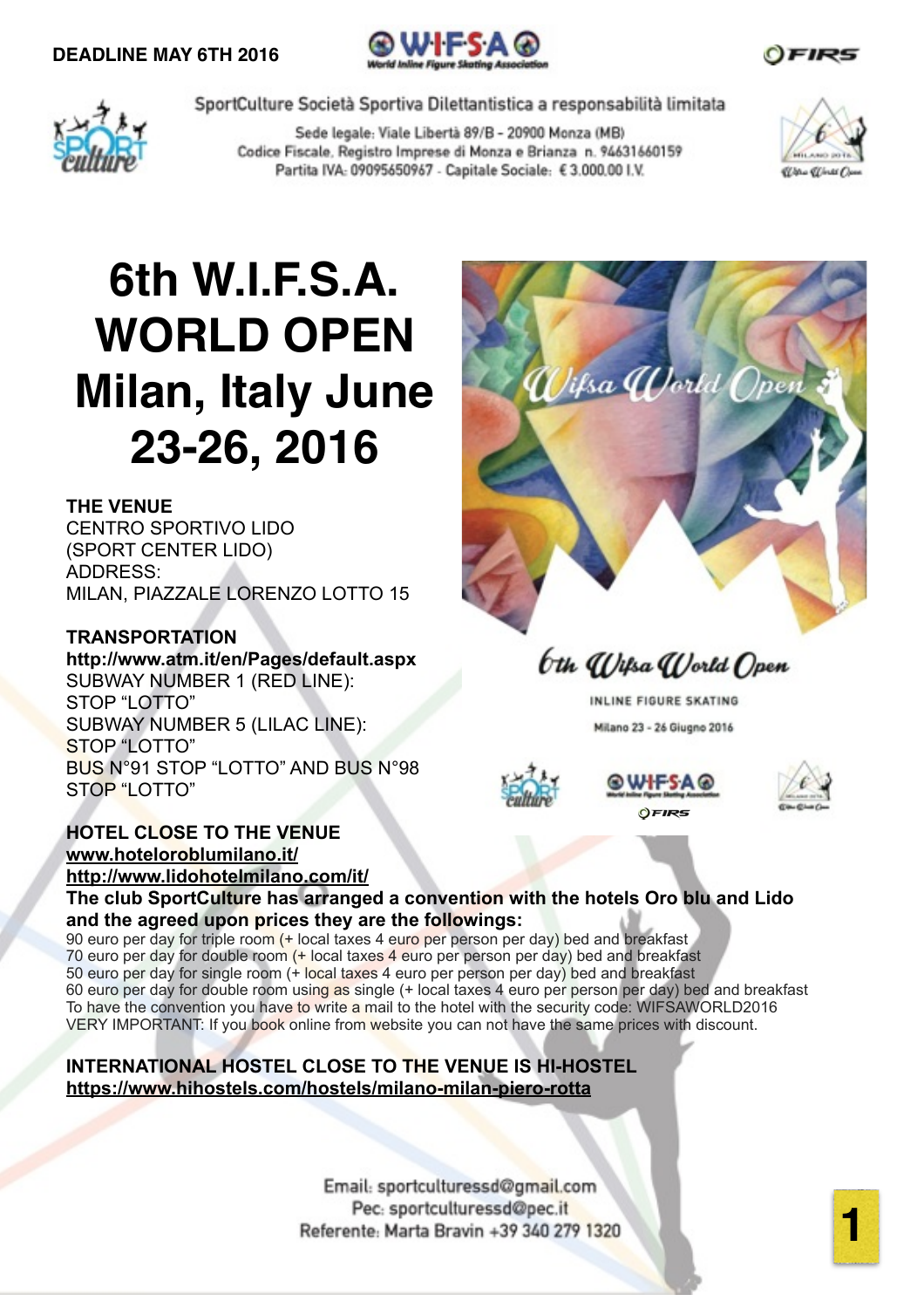



Sede legale: Viale Libertà 89/B - 20900 Monza (MB) Codice Fiscale, Registro Imprese di Monza e Brianza n. 94631660159 Partita IVA: 09095650967 - Capitale Sociale: € 3.000.00 I.V.



**CONTACT** Referent: MARTA BRAVIN Phone: 0039 3402791320 SPORTCULTURE **[sportculturessd@gmail.com](mailto:sportculturessd@gmail.com)** - WIFSA **[secretariat.wifsa@aol.com](mailto:secretariat.wifsa@aol.com)** website: **[www.wifsa.net](http://www.wifsa.net)** - **[www.sportculture.it/WifsaWorld2016](http://www.sportculture.it/WifsaWorld2016)**

## **SOCIAL**

Facebook Event: **<https://www.facebook.com/events/441810332696918/>** YouTube Channel: **<https://www.youtube.com/channel/UCT0uI1OpPBFX4nknSo00OkQ>**

### **JUDGING SYSTEM AND RULES: W.I.F.S.A**. **COMPETITION ENTRY FEES**

SINGLES 60 euro, COUPLES (dance/pair) 90 euro, CHORUS AND SYNCHRO 130 euro Entry fees shall be gathered and paid by each club globally for its competitors to SPORTCULTURE by electronic banking or international bank wire transfer.

## **DEADLINE FOR COMPETITION FORM AND ENTRY FEES PAYMENT**: MAY 6TH 2016

### **BANKING INFORMATION**

Bank name: BANCA PROSSIMA Bank address: VIA UGO FOSCOLO N°3 20900 MONZA Account name: SPORTCULTURE S.S.D. A R.L. Account currency: EURO Account number: 134873 Iban IT55I0335901600100000134873 Bic (swift code) BCITITMX

### **WIFSA FEES Please note that there are additional fees in Euros to paid cash on site to WIFSA in the 2 following situations:**

1) Skaters who belong to a WIFSA affiliated club with 2016 annual membership unpaid.  $+€10.00$ 

2) Skaters who do not belong to a WIFSA affiliated club with 2016 annual membership unpaid. + €20.00

Clubs who wish to get WIFSA affiliation should contact WIFSA directly at secretariat.wifsa@aol.com.

Competition Forms shall be sent to both [sportculturessd@gmail.com](mailto:sportculturessd@gmail.com) and [secretariat.wifsa@aol.com](mailto:secretariat.wifsa@aol.com).

# **MEMORANDUM TO COMPLETE INSCRIPTION! ! ! ! !**

**Please send a mail to [sportculturessd@gmail.com](mailto:sportculturessd@gmail.com) with all following document: - A COPY OF FEES PAYMENT ! !**

**! ! - COMPETITION FORM one per club send a copy also to secretariat.wifsa@aol.com)**

- **POLICE FORM one per club! ! ! ! ! !**
- **MEALS FORM one per club ! ! ! ! !**

 **- MUSIC for each skater (for security please also bring the music of each skater to the competition in USB mp3 format. You can use the following app: [https://www.wetransfer.com\)](https://www.wetransfer.com)**

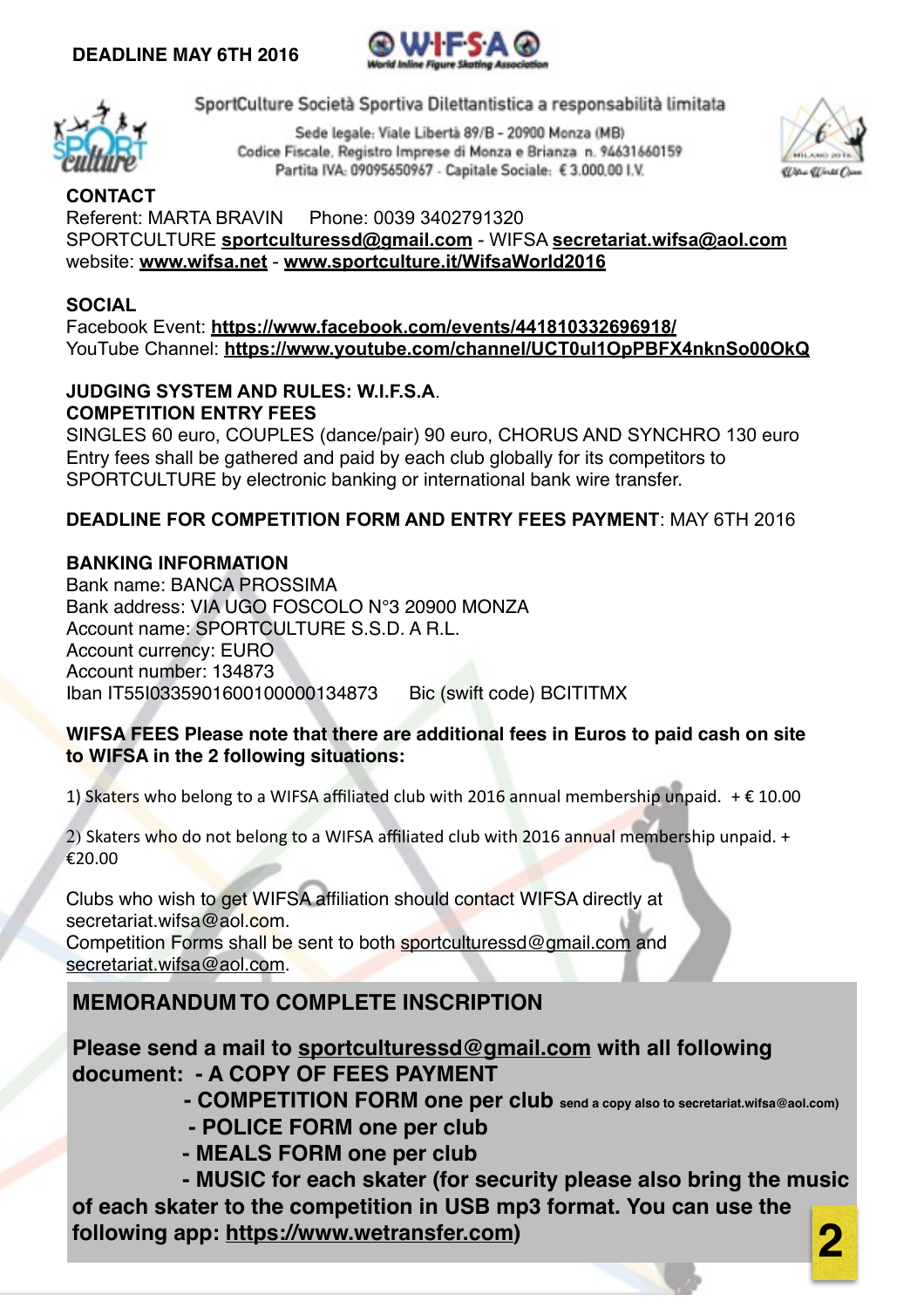# **DEADLINE MAY 6TH 2016**





SportCulture Società Sportiva Dilettantistica a responsabilità limitata

Sede legale: Viale Libertà 89/B - 20900 Monza (MB) Codice Fiscale, Registro Imprese di Monza e Brianza n. 94631660159 Partita IVA: 09095650967 - Capitale Sociale: € 3.000.00 I.V.



# **COMPETITION FORM**

| <b>CLUB NAME</b>                        |  |
|-----------------------------------------|--|
| <b>COUNTRY AND CITY</b>                 |  |
| <b>TEAM LEADER: Last and First Name</b> |  |
| <b>CONTACT: Email and Phone</b>         |  |
| <b>COACH Last and first name</b>        |  |
| <b>COACH Last and first name</b>        |  |
| <b>COACH Last and first name</b>        |  |

# **COMPETITORS LIST**

|                         |                  |                   | <u>UUNIFLIIIUNU LIJI</u> |                                                    |                 |                                                 |
|-------------------------|------------------|-------------------|--------------------------|----------------------------------------------------|-----------------|-------------------------------------------------|
|                         | <b>LAST NAME</b> | <b>FIRST NAME</b> | MALE/<br><b>FEMALE</b>   | <b>DIVISION</b><br>$1^{\circ}/2^{\circ}/3^{\circ}$ | <b>CATEGORY</b> | <b>WIFSA</b><br><b>LICENCE</b><br><b>NUMBER</b> |
| $\mathbf{1}$            |                  |                   |                          |                                                    |                 |                                                 |
| $\overline{\mathbf{2}}$ |                  |                   |                          |                                                    |                 |                                                 |
| $\mathbf{3}$            |                  |                   |                          |                                                    |                 |                                                 |
| $\overline{\mathbf{4}}$ |                  |                   |                          |                                                    |                 |                                                 |
| $\overline{\mathbf{5}}$ |                  |                   |                          |                                                    |                 |                                                 |
| $6\phantom{1}$          |                  |                   |                          |                                                    |                 |                                                 |
| $\overline{7}$          |                  |                   |                          |                                                    |                 |                                                 |
| 8                       |                  |                   |                          |                                                    |                 |                                                 |
| 9                       |                  |                   |                          |                                                    |                 |                                                 |
| 10                      |                  |                   |                          |                                                    |                 |                                                 |
| 11                      |                  |                   |                          |                                                    |                 |                                                 |
| 12                      |                  |                   |                          |                                                    |                 |                                                 |
| 13                      |                  |                   |                          |                                                    |                 |                                                 |
| 14                      |                  |                   |                          |                                                    |                 |                                                 |
| 15                      |                  |                   |                          |                                                    |                 |                                                 |
| 16                      |                  |                   |                          |                                                    |                 |                                                 |
| 17                      |                  |                   |                          |                                                    |                 |                                                 |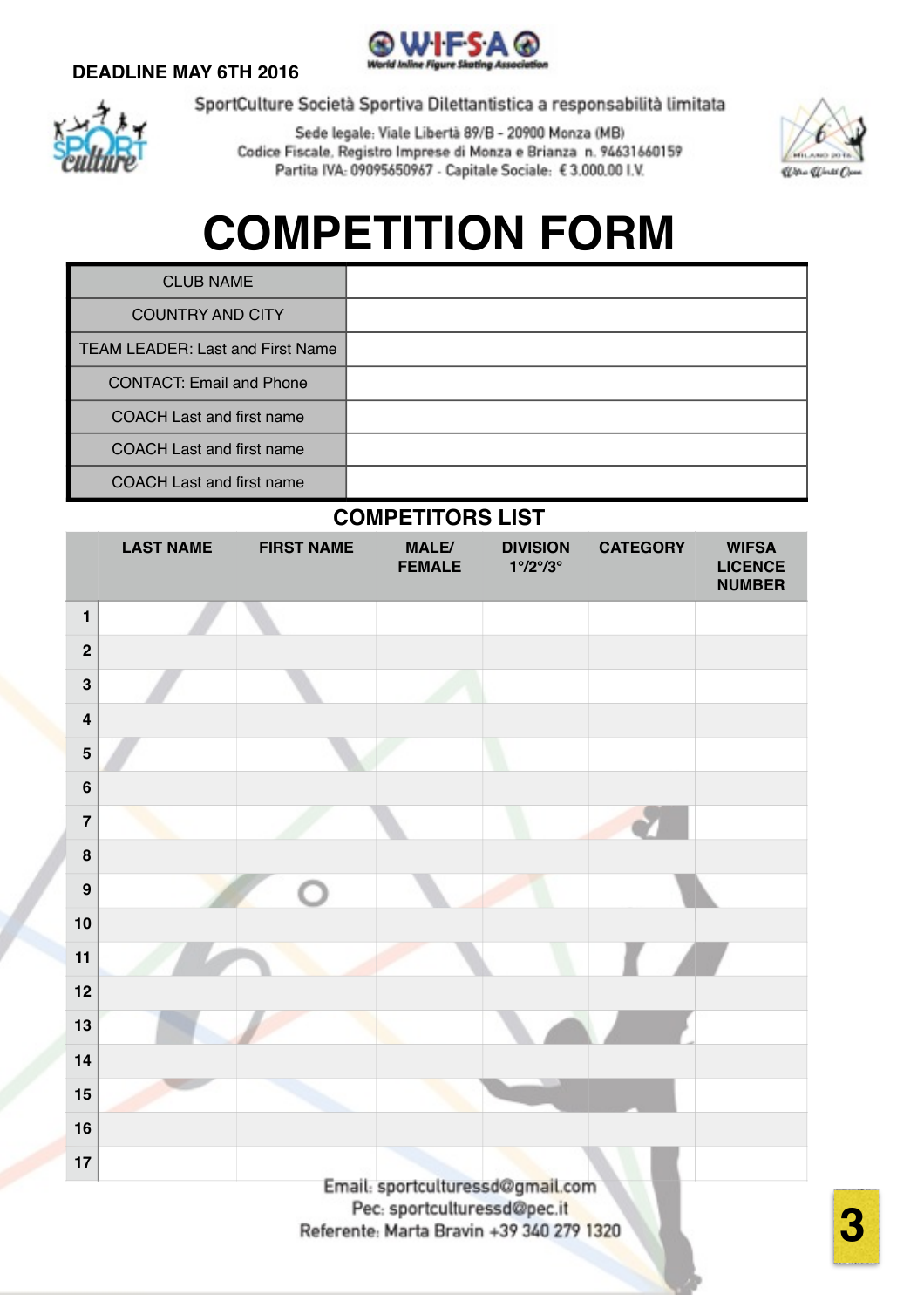



Sede legale: Viale Libertà 89/B - 20900 Monza (MB) Codice Fiscale, Registro Imprese di Monza e Brianza n. 94631660159 Partita IVA: 09095650967 - Capitale Sociale: € 3.000.00 I.V.



|                 | <b>LAST NAME</b> | <b>FIRST NAME</b> | MALE/<br><b>FEMALE</b> | <b>DIVISION</b><br>$1^{\circ}/2^{\circ}/3^{\circ}$ | <b>CATEGORY</b> | <b>WIFSA</b><br><b>LICENCE</b><br><b>NUMBER</b> |
|-----------------|------------------|-------------------|------------------------|----------------------------------------------------|-----------------|-------------------------------------------------|
| 18              |                  |                   |                        |                                                    |                 |                                                 |
| 19              |                  |                   |                        |                                                    |                 |                                                 |
| 20              |                  |                   |                        |                                                    |                 |                                                 |
| 21              |                  |                   |                        |                                                    |                 |                                                 |
| 22              |                  |                   |                        |                                                    |                 |                                                 |
| 23              |                  |                   |                        |                                                    |                 |                                                 |
| 24              |                  |                   |                        |                                                    |                 |                                                 |
| 25              |                  |                   |                        |                                                    |                 |                                                 |
| 26              |                  |                   |                        |                                                    |                 |                                                 |
| 27              |                  |                   |                        |                                                    |                 |                                                 |
| 28              |                  |                   |                        |                                                    |                 |                                                 |
| 29              |                  |                   |                        |                                                    |                 |                                                 |
| 30              |                  |                   |                        |                                                    |                 |                                                 |
| 31              |                  |                   |                        |                                                    |                 |                                                 |
| 32              |                  |                   |                        |                                                    |                 |                                                 |
| 33              |                  |                   |                        |                                                    |                 |                                                 |
| 34              |                  |                   |                        |                                                    |                 |                                                 |
| $35\phantom{a}$ |                  |                   |                        |                                                    |                 |                                                 |
| 36              |                  |                   |                        |                                                    | th.)            |                                                 |
| 37              |                  |                   |                        |                                                    |                 |                                                 |
| 38              |                  |                   |                        |                                                    |                 |                                                 |
| 39              |                  |                   |                        |                                                    |                 |                                                 |
| 40<br>41        |                  |                   |                        |                                                    |                 |                                                 |
| 42              |                  |                   |                        |                                                    |                 |                                                 |
|                 |                  |                   |                        |                                                    |                 |                                                 |
| 43              |                  |                   |                        |                                                    |                 |                                                 |

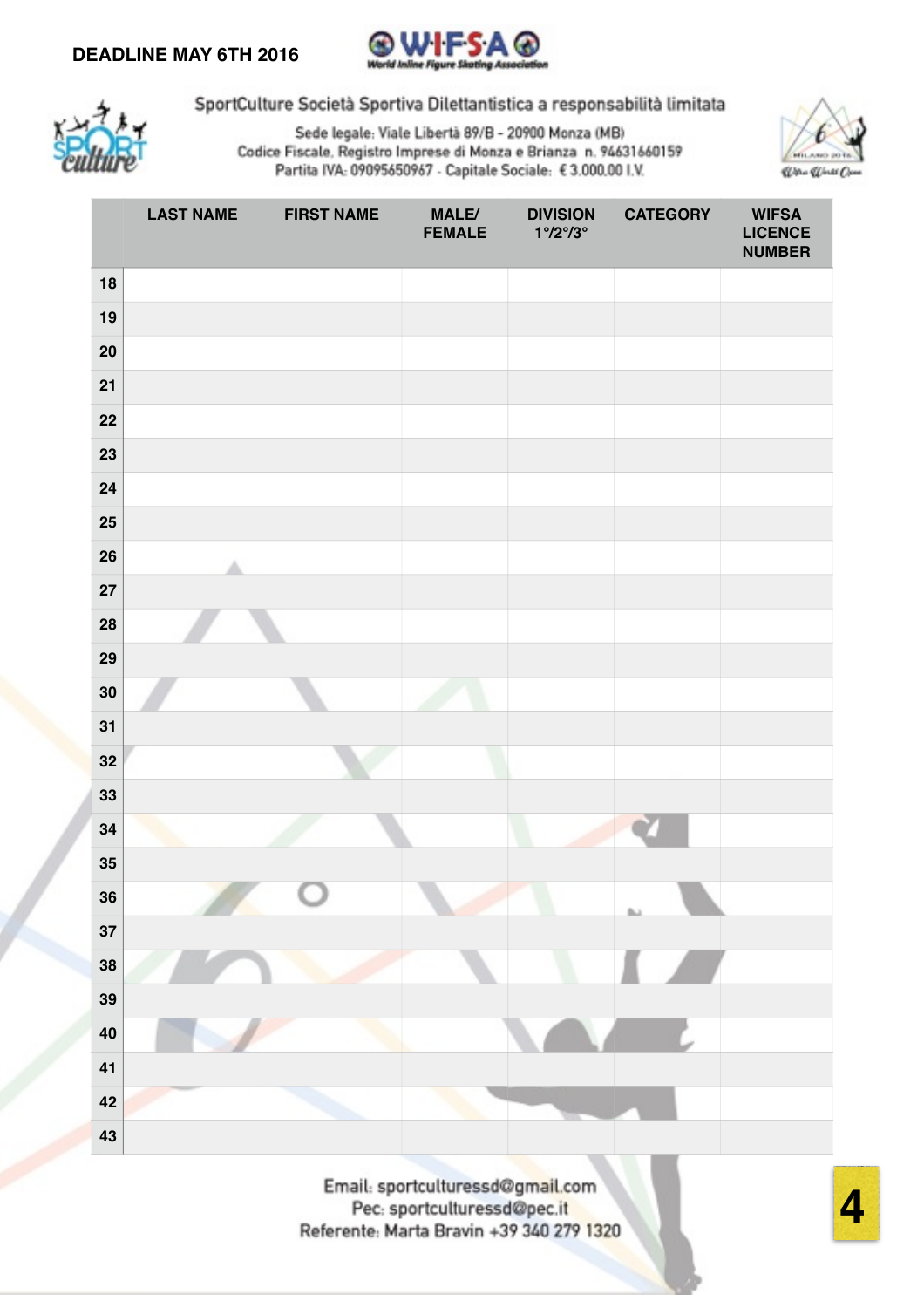



Sede legale: Viale Libertà 89/B - 20900 Monza (MB) Codice Fiscale, Registro Imprese di Monza e Brianza n. 94631660159 Partita IVA: 09095650967 - Capitale Sociale: € 3.000.00 I.V.



**5**

# **MEALS FORM**

WRITE AN "X" UNDER DAY AND MEAL THAT YOU WOULD LIKE TO BUY LUNCH from 12.30 pm to 2.30 pm = 9 euro per day DINNER from 7 pm to 9 pm = 9 euro each per day 9 EURO= unique meal – contour – water– bread - fruit

|                         | <b>LAST and FIRST</b><br><b>NAME</b>  | 06/23/16<br><b>THURSDAY</b><br><b>DINNER</b><br>9 euro | 06/24/16<br><b>FRIDAY</b><br><b>LUNCH</b><br>9 euro | 06/24/16<br><b>FRIDAY</b><br><b>DINNNER</b><br>9 euro | 06/25/16<br><b>SATURDAY</b><br><b>LUNCH</b><br>9 euro | 06/25/16<br><b>SATURDAY</b><br><b>DINNER</b><br>9 euro | 06/26/16<br><b>SUNDAY</b><br><b>LUNCH</b><br>9 euro |
|-------------------------|---------------------------------------|--------------------------------------------------------|-----------------------------------------------------|-------------------------------------------------------|-------------------------------------------------------|--------------------------------------------------------|-----------------------------------------------------|
|                         | <b>EXAMPLE:</b><br><b>MARTA ROSSI</b> |                                                        | $\pmb{\times}$                                      |                                                       | $\pmb{\mathsf{X}}$                                    | $\pmb{\times}$                                         |                                                     |
| $\mathbf{1}$            |                                       |                                                        |                                                     |                                                       |                                                       |                                                        |                                                     |
| $\mathbf{2}$            |                                       |                                                        |                                                     |                                                       |                                                       |                                                        |                                                     |
| $\mathbf{3}$            |                                       |                                                        |                                                     |                                                       |                                                       |                                                        |                                                     |
| $\overline{\mathbf{4}}$ |                                       |                                                        |                                                     |                                                       |                                                       |                                                        |                                                     |
| $5\phantom{.0}$         |                                       |                                                        |                                                     |                                                       |                                                       |                                                        |                                                     |
| $\bf 6$                 |                                       |                                                        |                                                     |                                                       |                                                       |                                                        |                                                     |
| $\overline{7}$          |                                       |                                                        |                                                     |                                                       |                                                       |                                                        |                                                     |
| $\pmb{8}$               |                                       |                                                        |                                                     |                                                       |                                                       |                                                        |                                                     |
| $\boldsymbol{9}$        |                                       |                                                        |                                                     |                                                       |                                                       |                                                        |                                                     |
| 10                      |                                       |                                                        |                                                     |                                                       |                                                       |                                                        |                                                     |
| 11                      |                                       |                                                        |                                                     |                                                       |                                                       |                                                        |                                                     |
| 12                      |                                       |                                                        |                                                     |                                                       |                                                       |                                                        |                                                     |
| 13<br>14                |                                       |                                                        |                                                     |                                                       |                                                       |                                                        |                                                     |
| 15                      |                                       |                                                        |                                                     |                                                       |                                                       |                                                        |                                                     |
| 16                      |                                       |                                                        |                                                     |                                                       |                                                       |                                                        |                                                     |
| 17                      |                                       |                                                        |                                                     |                                                       |                                                       |                                                        |                                                     |
| $18$                    |                                       |                                                        |                                                     |                                                       |                                                       |                                                        |                                                     |
| 19                      |                                       |                                                        |                                                     |                                                       |                                                       |                                                        |                                                     |
| $20\,$                  |                                       |                                                        |                                                     |                                                       |                                                       |                                                        |                                                     |
| 21                      |                                       |                                                        |                                                     |                                                       |                                                       |                                                        |                                                     |
| 22                      |                                       |                                                        |                                                     |                                                       |                                                       |                                                        |                                                     |
| 23                      |                                       |                                                        |                                                     |                                                       |                                                       |                                                        |                                                     |
|                         |                                       |                                                        |                                                     |                                                       |                                                       |                                                        |                                                     |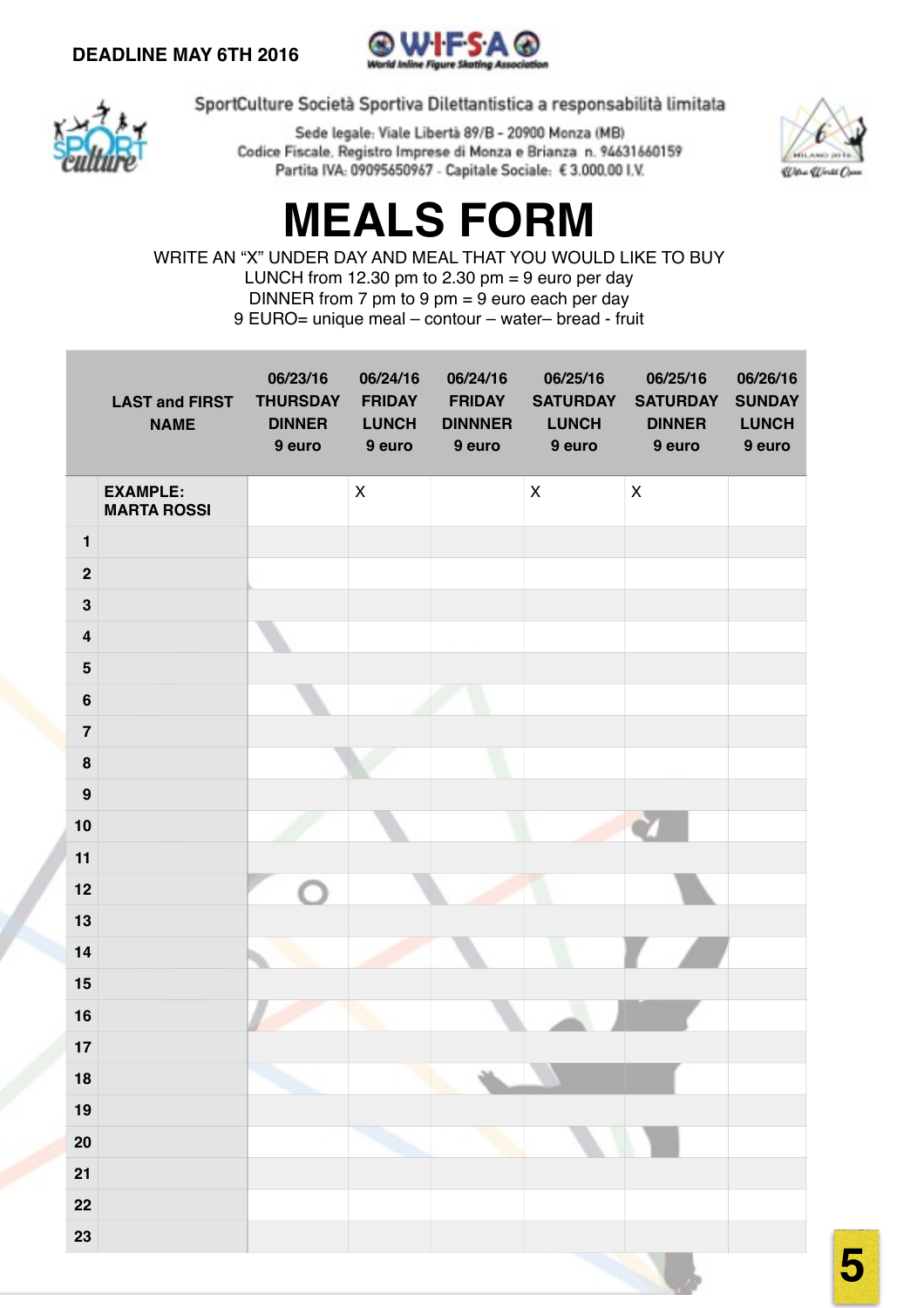



Sede legale: Viale Libertà 89/B - 20900 Monza (MB) Codice Fiscale, Registro Imprese di Monza e Brianza n. 94631660159 Partita IVA: 09095650967 - Capitale Sociale: € 3.000.00 I.V.



|    | <b>LAST and FIRST</b><br><b>NAME</b> | 06/23/16<br><b>THURSDAY</b><br><b>DINNER</b><br>9 euro | 06/24/16<br><b>FRIDAY</b><br><b>LUNCH</b><br>9 euro | 06/24/16<br><b>FRIDAY</b><br><b>DINNNER</b><br>9 euro | 06/25/16<br><b>SATURDAY</b><br><b>LUNCH</b><br>9 euro | 06/25/16<br><b>SATURDAY</b><br><b>DINNER</b><br>9 euro | 06/26/16<br><b>SUNDAY</b><br><b>LUNCH</b><br>9 euro |
|----|--------------------------------------|--------------------------------------------------------|-----------------------------------------------------|-------------------------------------------------------|-------------------------------------------------------|--------------------------------------------------------|-----------------------------------------------------|
| 24 |                                      |                                                        |                                                     |                                                       |                                                       |                                                        |                                                     |
| 25 |                                      |                                                        |                                                     |                                                       |                                                       |                                                        |                                                     |
| 26 |                                      |                                                        |                                                     |                                                       |                                                       |                                                        |                                                     |
| 27 |                                      |                                                        |                                                     |                                                       |                                                       |                                                        |                                                     |
| 28 |                                      |                                                        |                                                     |                                                       |                                                       |                                                        |                                                     |
| 29 |                                      |                                                        |                                                     |                                                       |                                                       |                                                        |                                                     |
| 30 |                                      |                                                        |                                                     |                                                       |                                                       |                                                        |                                                     |
| 31 |                                      |                                                        |                                                     |                                                       |                                                       |                                                        |                                                     |
| 32 |                                      |                                                        |                                                     |                                                       |                                                       |                                                        |                                                     |
| 33 |                                      |                                                        |                                                     |                                                       |                                                       |                                                        |                                                     |
| 34 |                                      |                                                        |                                                     |                                                       |                                                       |                                                        |                                                     |
| 35 |                                      |                                                        |                                                     |                                                       |                                                       |                                                        |                                                     |
| 36 |                                      |                                                        |                                                     |                                                       |                                                       |                                                        |                                                     |
| 37 |                                      |                                                        |                                                     |                                                       |                                                       |                                                        |                                                     |
| 38 |                                      |                                                        |                                                     |                                                       |                                                       |                                                        |                                                     |
| 39 |                                      |                                                        |                                                     |                                                       |                                                       |                                                        |                                                     |
| 40 |                                      |                                                        |                                                     |                                                       |                                                       |                                                        |                                                     |
| 41 |                                      |                                                        |                                                     |                                                       |                                                       |                                                        |                                                     |
| 42 |                                      |                                                        |                                                     |                                                       |                                                       |                                                        |                                                     |
| 43 |                                      |                                                        |                                                     |                                                       |                                                       |                                                        |                                                     |
| 44 |                                      |                                                        |                                                     |                                                       |                                                       |                                                        |                                                     |
| 45 |                                      |                                                        |                                                     |                                                       |                                                       |                                                        |                                                     |
| 46 |                                      |                                                        |                                                     |                                                       |                                                       |                                                        |                                                     |
| 47 |                                      |                                                        |                                                     |                                                       |                                                       |                                                        |                                                     |
| 48 |                                      |                                                        |                                                     |                                                       |                                                       |                                                        |                                                     |
| 49 |                                      |                                                        |                                                     |                                                       |                                                       |                                                        |                                                     |
| 50 |                                      |                                                        |                                                     |                                                       |                                                       |                                                        |                                                     |

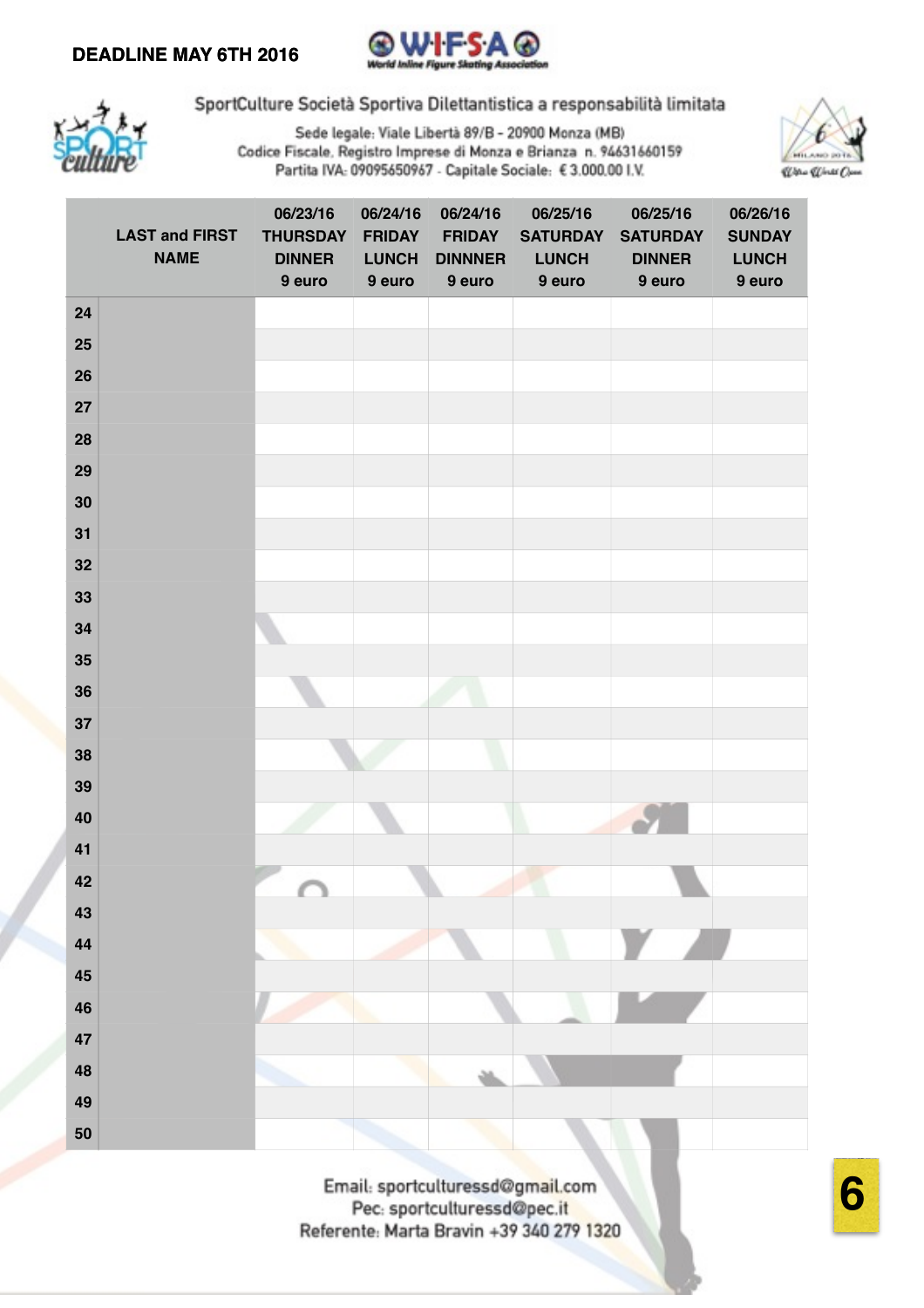



Sede legale: Viale Libertà 89/B - 20900 Monza (MB) Codice Fiscale, Registro Imprese di Monza e Brianza n. 94631660159 Partita IVA: 09095650967 - Capitale Sociale: €3.000.00 I.V.



# **PLANNED PROGRAM CONTENT**

PLANNED PROGRAM CONTENT AND A COPY OF MUSIC (mp3) ON USB ARE TO BE GIVEN TO SPORTCULTURE AT CHECK IN POINT AT THE FIRST DAY OF ARRIVAL.

**CLUB AND COUNTRY**

**COMPETITOR LAST AND FIRST NAME**

**DIVISION AND CATEGORY**

**SHORT OR FREE PROGRAM**

# ELEMENT IN ORDER OF SKATING

|                           | PLANNED ELEMENT | <b>EXECUTED</b><br><b>ELEMENT</b> | COMMENTS/<br><b>FALL</b>                 | <b>ILLEGAL</b><br><b>ELEMENT</b> | <b>DELETED</b><br><b>ELEMENTS</b> |
|---------------------------|-----------------|-----------------------------------|------------------------------------------|----------------------------------|-----------------------------------|
| $\mathbf{1}$              |                 |                                   |                                          |                                  |                                   |
| $\overline{c}$            |                 |                                   |                                          |                                  |                                   |
| $\ensuremath{\mathsf{3}}$ |                 |                                   |                                          |                                  |                                   |
| $\overline{\mathbf{4}}$   |                 |                                   |                                          |                                  |                                   |
| $\overline{5}$            |                 |                                   |                                          |                                  |                                   |
| $\,6\,$                   |                 |                                   |                                          |                                  |                                   |
| $\overline{7}$            |                 |                                   |                                          |                                  |                                   |
| $\bf 8$                   |                 |                                   |                                          |                                  |                                   |
| $\overline{9}$            |                 |                                   |                                          |                                  |                                   |
| 10                        |                 |                                   |                                          |                                  |                                   |
| 11                        |                 |                                   |                                          |                                  |                                   |
| 12                        |                 |                                   |                                          |                                  |                                   |
| 13                        |                 |                                   |                                          |                                  |                                   |
| 14                        |                 |                                   |                                          |                                  |                                   |
|                           |                 |                                   | Referente: Marta Bravin +39 340 279 1320 |                                  |                                   |

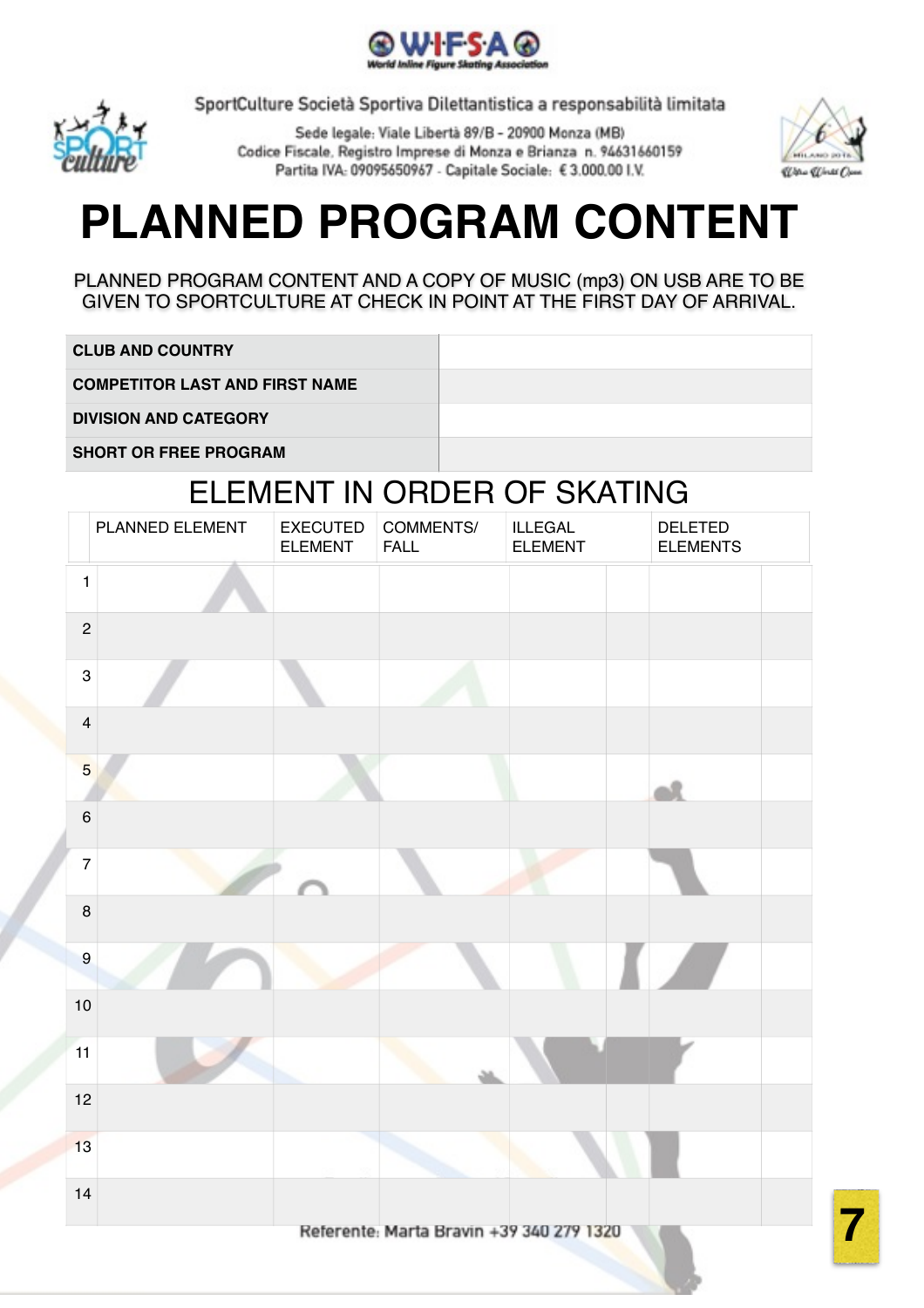



Sede legale: Viale Libertà 89/B - 20900 Monza (MB) Codice Fiscale, Registro Imprese di Monza e Brianza n. 94631660159 Partita IVA: 09095650967 - Capitale Sociale: € 3.000.00 I.V.



# **POLICE FORM**

ALL PEOPLE OF THE TEAM:

athletes, team leader, coaches, accompanying visitors

|                 | <b>LAST AND FIRST</b><br><b>NAME</b> | <b>DATE OF</b><br><b>BIRTH</b> | <b>COUNTRY, CITY AND</b><br><b>ADDRESS OF</b><br><b>RESIDENCY</b> | TYPE (passport or ARRIVAL AND<br>identity card) AND<br><b>NUMBER OF</b><br><b>DOCUMENT</b> | <b>DEPARTURE</b><br><b>TO AND FROM</b><br><b>ITALY</b> |
|-----------------|--------------------------------------|--------------------------------|-------------------------------------------------------------------|--------------------------------------------------------------------------------------------|--------------------------------------------------------|
| $\mathbf{1}$    |                                      |                                |                                                                   | TYPE OF DOCUMENT:                                                                          | ARRIVAL:                                               |
|                 |                                      |                                |                                                                   | NUMBER:                                                                                    | DEPARTURE:                                             |
| $\overline{c}$  |                                      |                                |                                                                   | TYPE OF DOCUMENT:                                                                          | ARRIVAL:                                               |
|                 |                                      |                                |                                                                   | NUMBER:                                                                                    | DEPARTURE:                                             |
| 3               |                                      |                                |                                                                   | TYPE OF DOCUMENT:                                                                          | ARRIVAL:                                               |
|                 |                                      |                                |                                                                   | NUMBER:                                                                                    | DEPARTURE:                                             |
| $\overline{4}$  |                                      |                                |                                                                   | TYPE OF DOCUMENT:                                                                          | ARRIVAL:                                               |
|                 |                                      |                                |                                                                   | NUMBER:                                                                                    | DEPARTURE:                                             |
| 5               |                                      |                                |                                                                   | TYPE OF DOCUMENT:                                                                          | ARRIVAL:                                               |
|                 |                                      |                                |                                                                   | NUMBER:                                                                                    | DEPARTURE:                                             |
| $6\phantom{1}6$ |                                      |                                |                                                                   | TYPE OF DOCUMENT:                                                                          | ARRIVAL:                                               |
|                 |                                      |                                |                                                                   | NUMBER:                                                                                    | DEPARTURE:                                             |
| $\overline{7}$  |                                      |                                |                                                                   | <b>TYPE OF DOCUMENT:</b>                                                                   | ARRIVAL:                                               |
|                 |                                      |                                |                                                                   | NUMBER:                                                                                    | DEPARTURE:                                             |
| 8               |                                      |                                |                                                                   | TYPE OF DOCUMENT:                                                                          | ARRIVAL:                                               |
|                 |                                      |                                |                                                                   | NUMBER:                                                                                    | DEPARTURE:                                             |
| 9               |                                      |                                |                                                                   | TYPE OF DOCUMENT:                                                                          | ARRIVAL:                                               |
|                 |                                      |                                |                                                                   | <b>NUMBER:</b>                                                                             | DEPARTURE:                                             |
| 10              |                                      |                                |                                                                   | TYPE OF DOCUMENT:                                                                          | ARRIVAL:                                               |
|                 |                                      |                                |                                                                   | NUMBER:                                                                                    | DEPARTURE:                                             |
| 11              |                                      |                                |                                                                   | <b>TYPE OF DOCUMENT:</b>                                                                   | ARRIVAL:                                               |
|                 |                                      |                                |                                                                   | NUMBER:                                                                                    | DEPARTURE:                                             |
|                 |                                      |                                | Fec: sportcutturessawpec.it                                       |                                                                                            |                                                        |

Referente: Marta Bravin +39 340 279 1320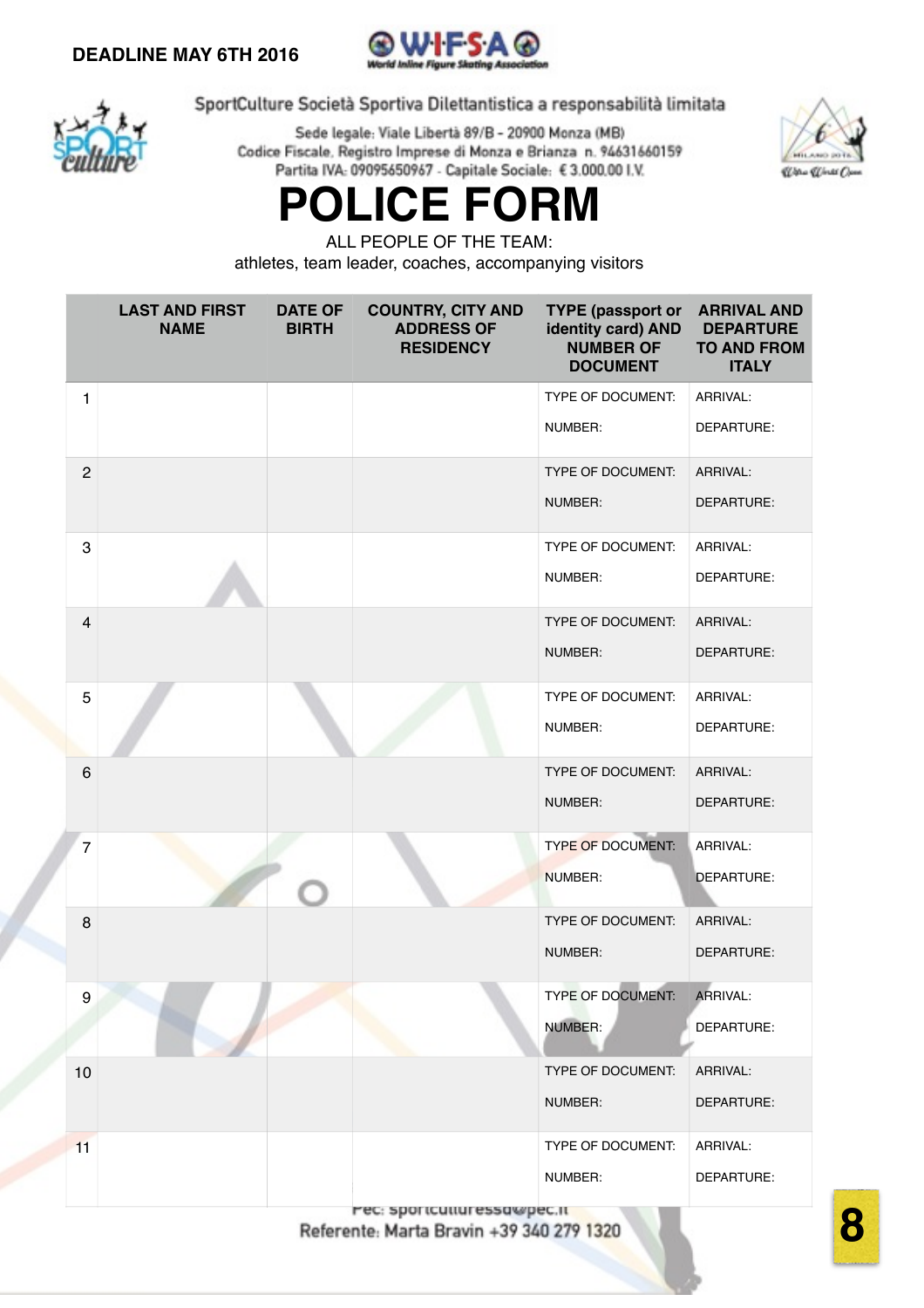#### **DEADLINE MAY 6TH 2016 @WIFSA@ LAST AND FIRST DATE OF COUNTRY, CITY AND TYPE (passport or ARRIVAL AND DEPARTURE BIRTH ADDRESS OF identity card) AND NAME RESIDENCY NUMBER OF TO AND FROM DOCUMENT ITALY** 12 TYPE OF DOCUMENT: ARRIVAL: armac Cr NUMBER: DEPARTURE: 13 TYPE OF DOCUMENT: ARRIVAL: DEPARTURE: NUMBER: **14** TYPE OF DOCUMENT: ARRIVAL: NUMBER: DEPARTURE: 15 TYPE OF DOCUMENT: ARRIVAL: NUMBER: DEPARTURE: **16** TYPE OF DOCUMENT: ARRIVAL: NUMBER: DEPARTURE: 17 TYPE OF DOCUMENT: ARRIVAL: NUMBER: DEPARTURE: 18 TYPE OF DOCUMENT: ARRIVAL: DEPARTURE: NUMBER: 19 TYPE OF DOCUMENT: ARRIVAL: DEPARTURE: NUMBER: 20 TYPE OF DOCUMENT: ARRIVAL: NUMBER: DEPARTURE: **21** TYPE OF DOCUMENT: ARRIVAL: NUMBER: DEPARTURE: 22 TYPE OF DOCUMENT: ARRIVAL: NUMBER: DEPARTURE: 23 TYPE OF DOCUMENT: ARRIVAL: NUMBER: DEPARTURE: **24 TYPE OF DOCUMENT:** ARRIVAL: DEPARTURE: NUMBER: 25 TYPE OF DOCUMENT: ARRIVAL: NUMBER: DEPARTURE:

Pec: sportculturessd@pec.it Referente: Marta Bravin +39 340 279 1320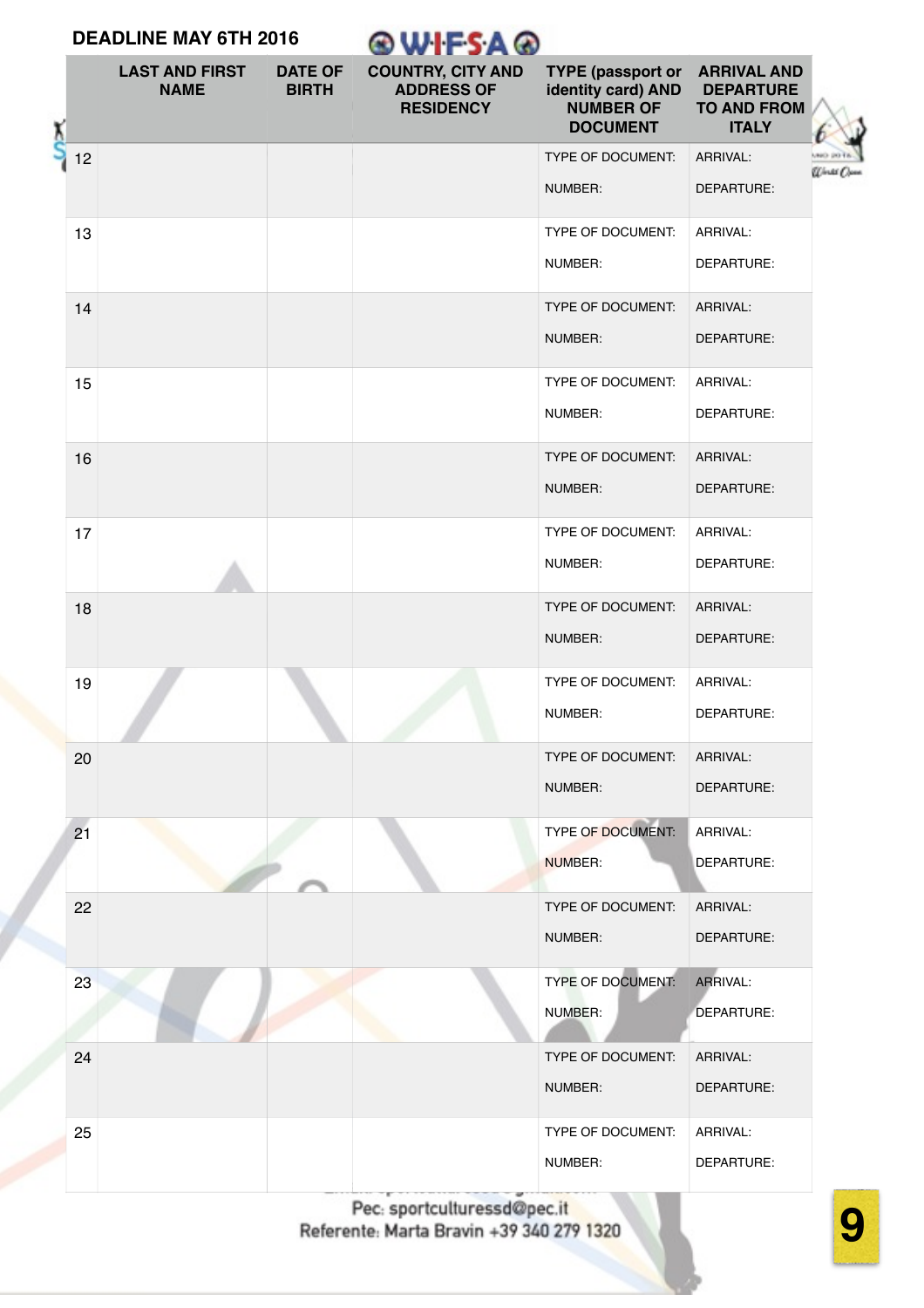| <b>DEADLINE MAY 6TH 2016</b> |    |                                      |                                | ®WIFSA®                                                           |                                                                                       |                                                                              |            |
|------------------------------|----|--------------------------------------|--------------------------------|-------------------------------------------------------------------|---------------------------------------------------------------------------------------|------------------------------------------------------------------------------|------------|
|                              |    | <b>LAST AND FIRST</b><br><b>NAME</b> | <b>DATE OF</b><br><b>BIRTH</b> | <b>COUNTRY, CITY AND</b><br><b>ADDRESS OF</b><br><b>RESIDENCY</b> | <b>TYPE (passport or</b><br>identity card) AND<br><b>NUMBER OF</b><br><b>DOCUMENT</b> | <b>ARRIVAL AND</b><br><b>DEPARTURE</b><br><b>TO AND FROM</b><br><b>ITALY</b> |            |
|                              | 26 |                                      |                                |                                                                   | TYPE OF DOCUMENT:                                                                     | ARRIVAL:                                                                     |            |
|                              |    |                                      |                                |                                                                   | NUMBER:                                                                               | DEPARTURE:                                                                   | Ulrati Oso |
|                              | 27 |                                      |                                |                                                                   | TYPE OF DOCUMENT:                                                                     | ARRIVAL:                                                                     |            |
|                              |    |                                      |                                |                                                                   | NUMBER:                                                                               | DEPARTURE:                                                                   |            |
|                              | 28 |                                      |                                |                                                                   | TYPE OF DOCUMENT:                                                                     | ARRIVAL:                                                                     |            |
|                              |    |                                      |                                |                                                                   | NUMBER:                                                                               | DEPARTURE:                                                                   |            |
|                              | 29 |                                      |                                |                                                                   | TYPE OF DOCUMENT:                                                                     | ARRIVAL:                                                                     |            |
|                              |    |                                      |                                |                                                                   | NUMBER:                                                                               | DEPARTURE:                                                                   |            |
|                              | 30 |                                      |                                |                                                                   | <b>TYPE OF DOCUMENT:</b>                                                              | ARRIVAL:                                                                     |            |
|                              |    |                                      |                                |                                                                   | NUMBER:                                                                               | DEPARTURE:                                                                   |            |
|                              | 31 |                                      |                                |                                                                   | <b>TYPE OF DOCUMENT:</b>                                                              | ARRIVAL:                                                                     |            |
|                              |    |                                      |                                |                                                                   | NUMBER:                                                                               | DEPARTURE:                                                                   |            |
|                              | 32 |                                      |                                |                                                                   | TYPE OF DOCUMENT:                                                                     | ARRIVAL:                                                                     |            |
|                              |    |                                      |                                |                                                                   | NUMBER:                                                                               | DEPARTURE:                                                                   |            |
|                              | 33 |                                      |                                |                                                                   | <b>TYPE OF DOCUMENT:</b>                                                              | ARRIVAL:                                                                     |            |
|                              |    |                                      |                                |                                                                   | NUMBER:                                                                               | DEPARTURE:                                                                   |            |
|                              | 34 |                                      |                                |                                                                   | TYPE OF DOCUMENT:                                                                     | ARRIVAL:                                                                     |            |
|                              |    |                                      |                                |                                                                   | NUMBER:                                                                               | DEPARTURE:                                                                   |            |
|                              | 35 |                                      |                                |                                                                   | TYPE OF DOCUMENT:                                                                     | ARRIVAL:                                                                     |            |
|                              |    |                                      |                                |                                                                   | NUMBER:                                                                               | DEPARTURE:                                                                   |            |
|                              | 36 |                                      |                                |                                                                   | TYPE OF DOCUMENT:                                                                     | ARRIVAL:                                                                     |            |
|                              |    |                                      |                                |                                                                   | NUMBER:                                                                               | DEPARTURE:                                                                   |            |
|                              | 37 |                                      |                                |                                                                   | TYPE OF DOCUMENT:                                                                     | ARRIVAL:                                                                     |            |
|                              |    |                                      |                                |                                                                   | NUMBER:                                                                               | DEPARTURE:                                                                   |            |
|                              | 38 |                                      |                                |                                                                   | TYPE OF DOCUMENT:                                                                     | ARRIVAL:                                                                     |            |
|                              |    |                                      |                                |                                                                   | NUMBER:                                                                               | DEPARTURE:                                                                   |            |
|                              | 39 |                                      |                                |                                                                   | TYPE OF DOCUMENT:                                                                     | ARRIVAL:                                                                     |            |
|                              |    |                                      |                                |                                                                   | NUMBER:                                                                               | DEPARTURE:                                                                   |            |
|                              |    |                                      |                                |                                                                   |                                                                                       |                                                                              |            |

Pec: sportculturessd@pec.it<br>Referente: Marta Bravin +39 340 279 1320